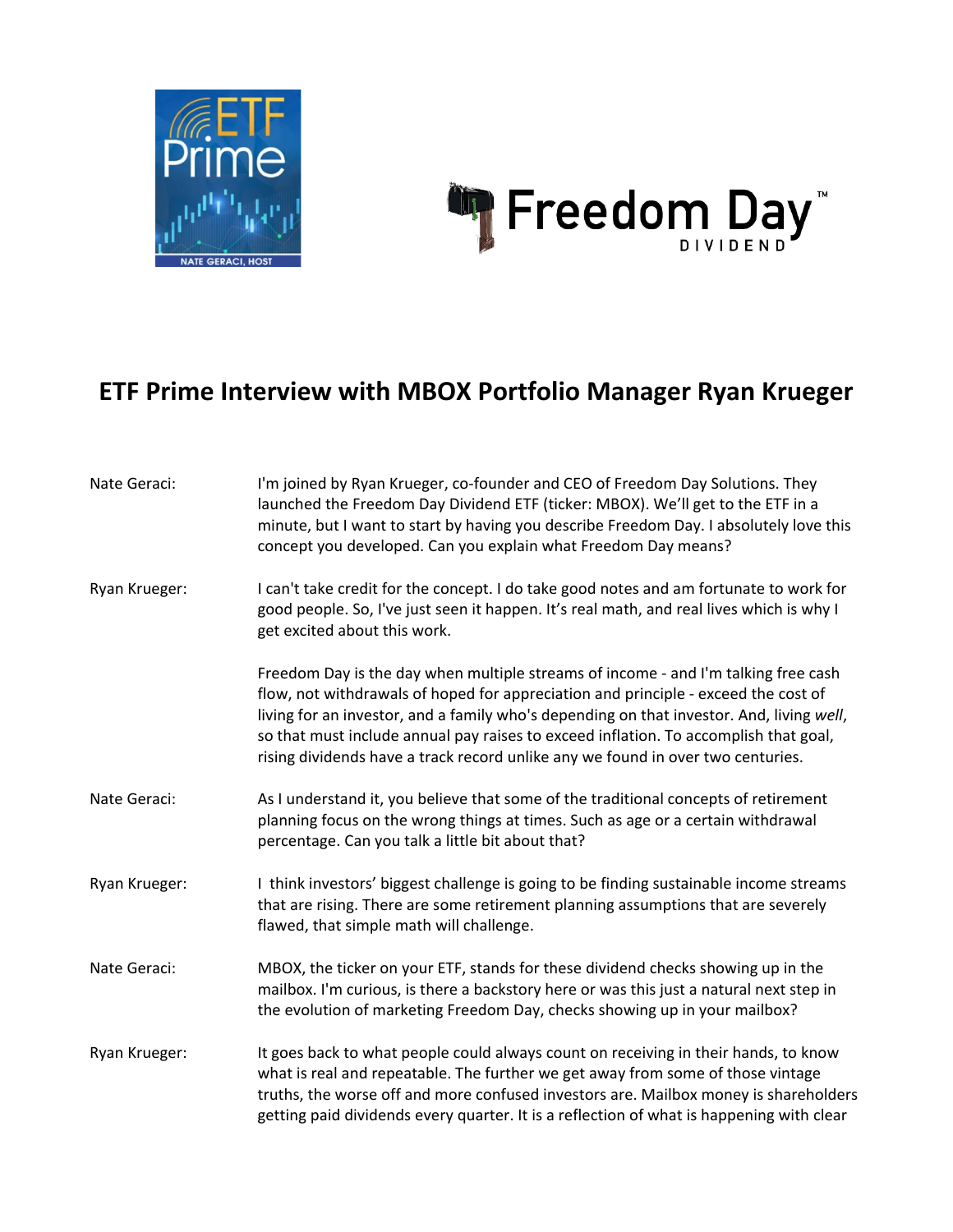evidence, while everybody else is busy predicting what might happen. Dividends are free cash flow rather than projections.

We do not have a marketing department at all, so that logo drawing of the unique mailbox was scribbled for us by an individual who trusts us, and who we are grateful to work for. He just said it feels like we're all in neighborhoods where mailbox red flags are all sticking up, with more bills going out. But what if one day we could reverse that and make it green, with more dividend checks arriving than bills going out. His drawing of that mailbox might look goofy to some people, but I've seen it happen. It's inspiring work for us to do it again.

- Nate Geraci: I love that. Such a fantastic story. The Freedom Day Dividend ETF (MBOX) is actively managed, with approximately 50 concentrated holdings. Walk us through your investment process.
- Ryan Krueger: We have a repeatable, five-step process of rules-based math.
	- 1) We start out simply looking for businesses with operating advantages that are sustainable.
	- 2) We look carefully at the quality of the dividend they are paying, and the increases of those dividends. That tells us a lot about how the business views share owners.
	- 3) Then we really roll up our sleeves to dig in, and this is where the concentration comes from. We want to look not just at that advantage & growth rates, but also their *direction*.
	- 4) We measure price and valuation.
	- 5) Then we are going to balance our roster. With 50 stocks we'll be across all sectors at all times, unlike a lot of dividend products that are overly concentrated on where they can get the biggest yields.

The Stock Market is a tournament to me, not something to buy and believe in forever. We make stocks compete against each other, and we re-score every stock in our universe every month. The beauty of selection is really the ability to eliminate underperforming businesses. We'll get it down to about 1%, with our mathematical profound respect for what is happening, not what we think should happen. Math doesn't care about any opinions, mine included.

Nate Geraci: For the companies that you target, are you more interested in dividend yield? Or is it dividend growth?

Ryan Krueger: Dividend growth. Current yield is actually the very last thing we look at after those five steps are complete, believe it or not. That's very different, I suppose, than a lot of dividend products that are looking for current yield first.

> That's a key distinction everybody should consider. Throughout my career, the highest yields have been the clues for more red flags than more long-term sustainable success.

So, we're looking for dividend growth over yield. I always share specific examples in our playbook that's open for advisors and investors. One page shows a high yielder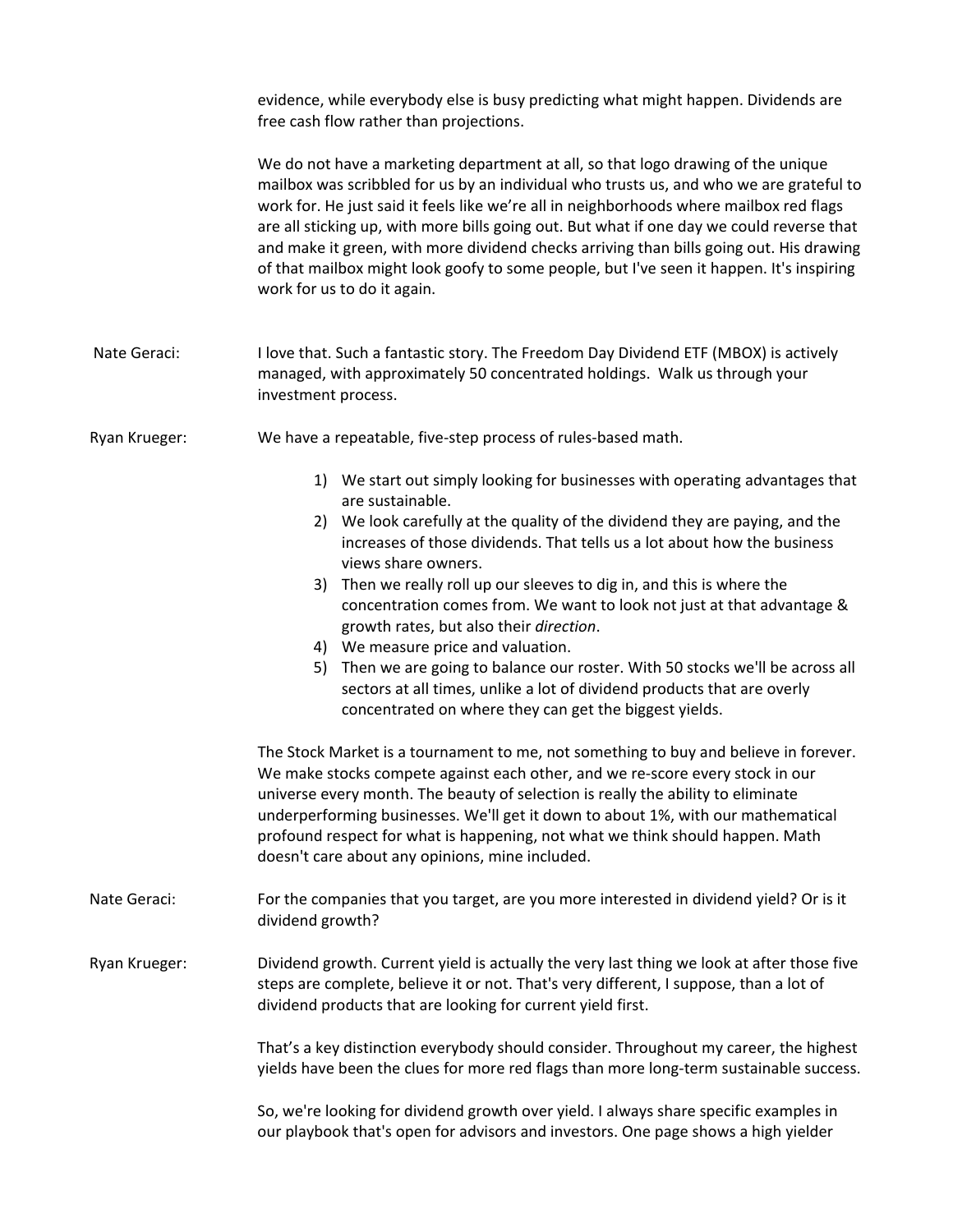| compared to a low yielder. We show a popular stock that averaged 6% current             |
|-----------------------------------------------------------------------------------------|
| dividend yield over the last 10 years. If you had hypothetically invested a million     |
| dollars in that stock, you would now be paid \$70,000 in annual dividends. This current |
| high-yielder is owned by many more dividend funds and institutions than a lot of our    |
| MBOX holdings.                                                                          |

Then we look at what happened for a low 2% yielder, from the start of the same decade. It ended every year with close to a 2% current yield. But, after ten years, on the same original investment, that stock pays \$120,000 in annual dividends, and growing. That better math is hiding in plain sight from dividend increases. And that example is assuming zero appreciation, no reinvestments, just the simple math of dividend growth adding up more than yield.

- Nate Geraci: There are other dividend ETFs on the market. What do you feel like is the differentiator here? Does it come down to the active management?
- Ryan Krueger: I made this very difficult on myself before even considering launching MBOX. I have to be able to show a stakeholder superior fundamentals of our underlying holdings compared to alternatives, or I don't think we should be hired.

So, I embrace that competition, I know it's out there, and we'll compare the data. We openly share our selection process for much different operating advantage, dividend growth, and the direction of each. You'd be surprised how many holdings inside big dividend funds aren't even growing operating revenue. So, you have to ask to ask yourself where's the dividend coming from? It may be a lot of things that you don't want as a shareholder, like increased debt.

I don't expect a nickel of inflows, they need to be earned. Since MBOX is the biggest position in my personal account, it is very easy for me to stay focused on the long game. We enjoy communicating openly and directly with advisors and investors who often don't have access to portfolio managers with other funds. That is not a burden to me, that is an absolute privilege.

- Nate Geraci: Would you agree it's very tough for active managers to consistently generate out performance? How do you buck that trend?
- Ryan Krueger: I have a decidedly different way of framing that question. Not to avoid it, but to go right through it, to a more important one. And, I don't think it has to be one or the other. I am not here to say that active is better than passive. I think too many of us in this industry in particular, but most of us as humans, have this severe bias of wanting to *be* right more than just get it right.

For me, active management is a simple repeatable process where the upside is actually the exact opposite of wanting to be right. It's the ability to eliminate poor businesses, to *not* own. Then have sell disciplines already in place when we are wrong. Math makes that clear. When the inputs change, so should the outputs. To me, active is not even a choice, it's a necessary result of the fact that markets are extremely dynamic, they are changing all the time. What I love most about math is it leaves no room for any opinion.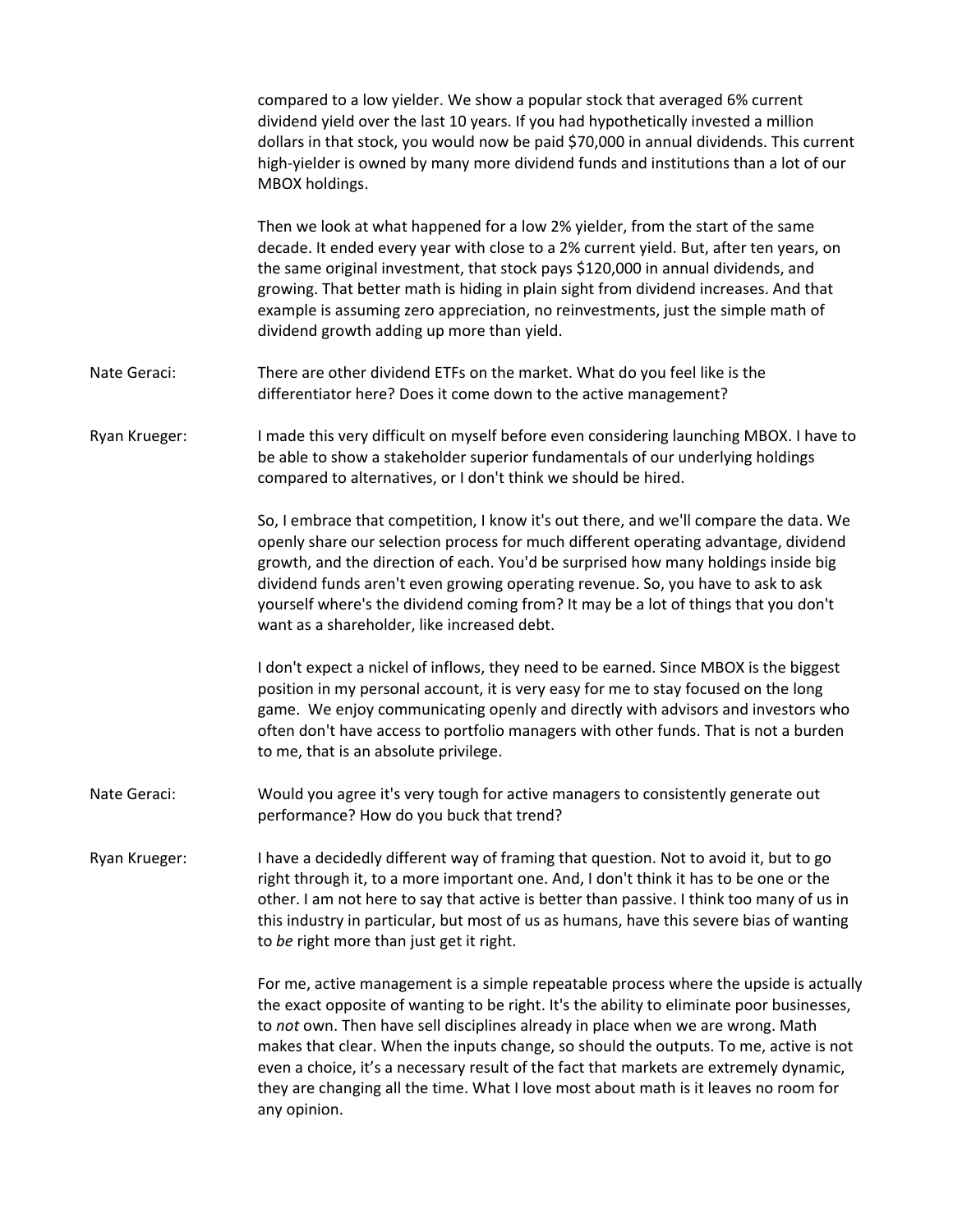|               | I think a more important question going forward - because let's face it, we have plenty<br>of choices for active and passive - that would help investors more is that our industry<br>needs to do a better job talking about how to separate sacred money from speculative<br>money. Because I think that's getting more people fouled up than making a wrong<br>choice with active or passive. Getting paid dividends while you sleep, when everybody<br>else worries about the market, is definitely my version of sacred money, and other<br>folks will have their own versions.   |
|---------------|---------------------------------------------------------------------------------------------------------------------------------------------------------------------------------------------------------------------------------------------------------------------------------------------------------------------------------------------------------------------------------------------------------------------------------------------------------------------------------------------------------------------------------------------------------------------------------------|
|               | What I've seen, and the most exciting upside of what some may view as a beautifully<br>boring portfolio of dividend raises, is that sacred money can actually unlock peace of<br>mind for more aggressive speculative investments around it.                                                                                                                                                                                                                                                                                                                                          |
| Nate Geraci:  | How hard is it for you to maintain sell disciplines? Because you are in the weeds with<br>these companies every day. It seems like it would be difficult not to fall in love with<br>some of these companies.                                                                                                                                                                                                                                                                                                                                                                         |
| Ryan Krueger: | If you throw all the good ideas you hear out the window, until you first designed one<br>strict set of sell disciplines, you can have a tremendous opportunity to outperform in<br>anything. What excites me about sell disciplines is that curiosity will always beat<br>conviction. I am constantly forcing myself to look at new opportunities rather than dig<br>my heels in and say the same company that 13 years ago was a great opportunity is<br>the same math now and offers the exact same risk-reward setup today. It isn't. So, we<br>just need to be honest about that. |
| Nate Geraci:  | Can you say a few words about why you launched this ETF and why you partnered with<br>Wes Gray and the team at Alpha Architect?                                                                                                                                                                                                                                                                                                                                                                                                                                                       |
| Ryan Krueger: | Simple, I want to share a solution for what I believe will be the biggest problem going<br>forward for advisors and investors, the growth of income.                                                                                                                                                                                                                                                                                                                                                                                                                                  |
|               | I'm a slow mover, it took me two years of digging deep with Alpha Architect. When<br>you find giant hearts inside huge nerds, that's a pretty good place to do business in<br>my opinion. And then to be surrounded by a bunch of people that you actually enjoy<br>investing so much time with, I have tremendous gratitude for what they do and for<br>everybody who trusts all of us to do this work.                                                                                                                                                                              |

## **Disclosures:**

**Investments involve risk. Principal loss is possible.** ETFs may trade at a premium or discount to their net asset value. Redemptions are limited and often brokerage commissions are charged on each trade which may reduce returns.

The Fund invests in dividend paying companies and may hold securities of companies that have historically paid a high dividend yield. Those companies may reduce or discontinue their dividends, thus reducing the yield